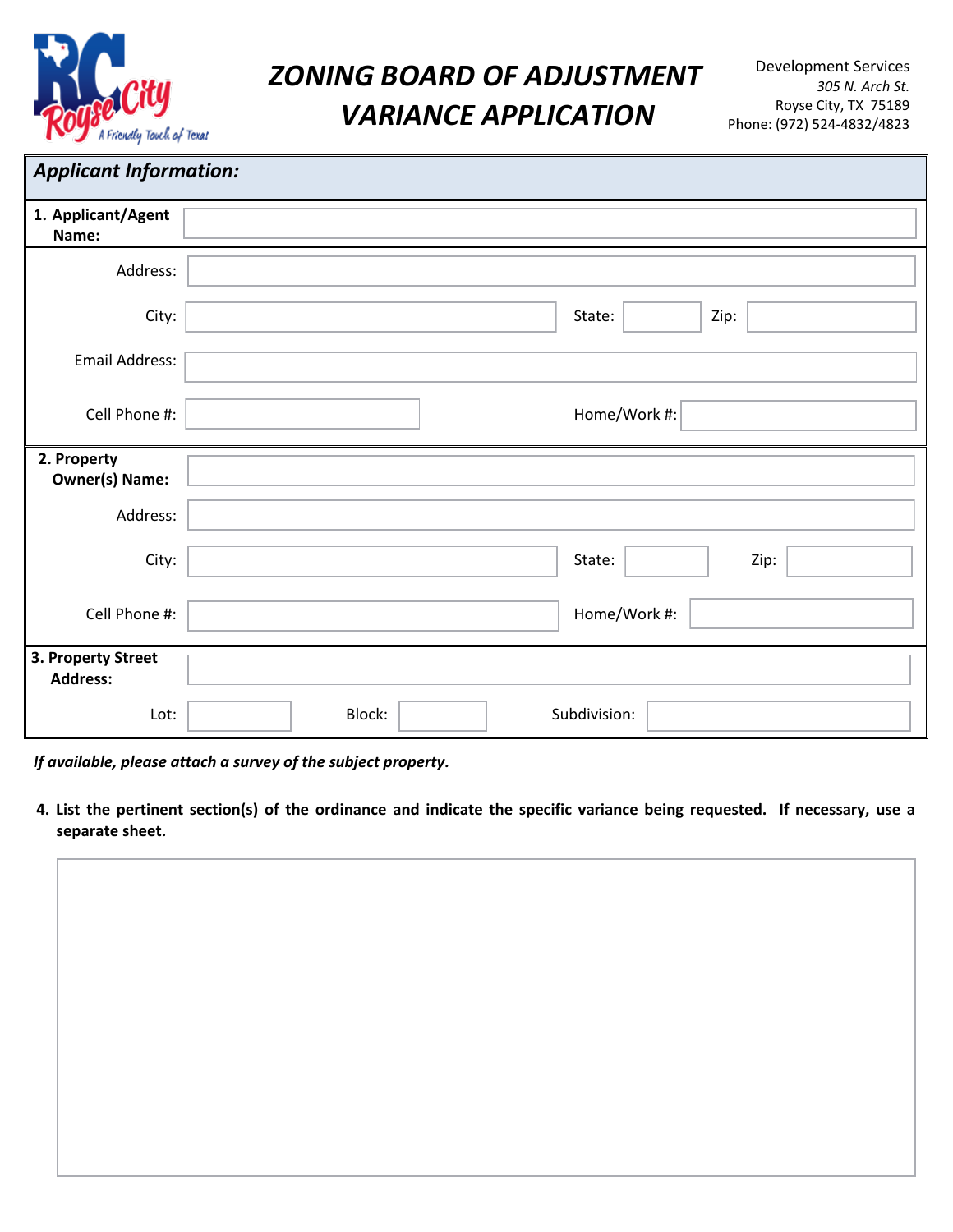5. State the grounds for the request in detail and special conditions which cause hardships that in your opinion justify the variance(s) or special exception(s) you are requesting. Examples of special conditions are: hills, valleys, creeks, power poles, elevations, irregular lot or tract shapes, etc. The Zoning Board of Adjustment must determine a special condition or conditions exist(s) before making a motion to approve a request. If it is determined that no special condition exists, the **motion must be to deny the request.**

6. Explain any unique circumstances, if applicable, not considered by the ordinance. Example: If the ordinance was amended **or a policy change was adopted after the process.**